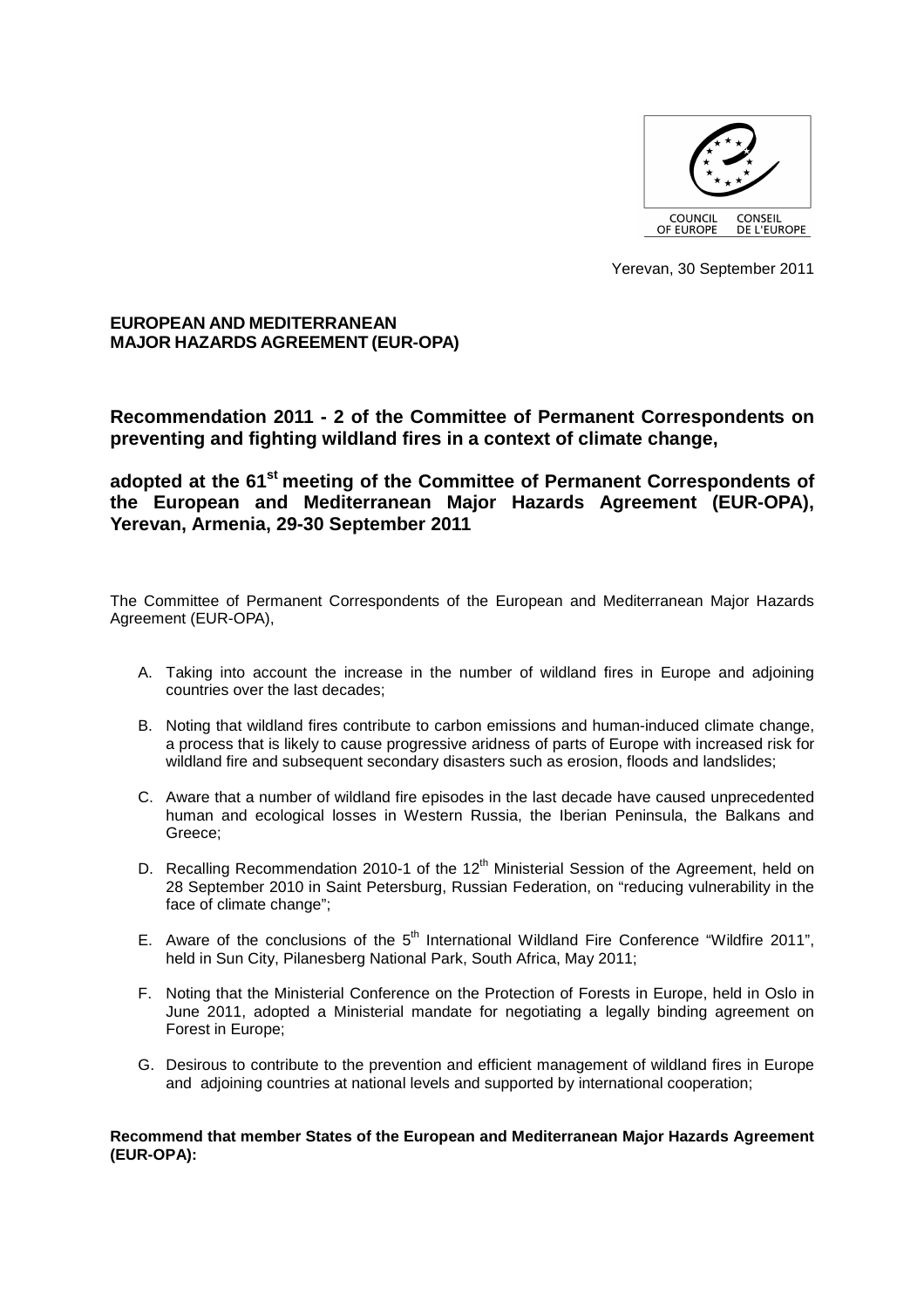- 1. Take note of the "Conference Statement" of the  $5<sup>th</sup>$  International Wildland Conference (Appendix 1) and the Conclusions and Recommendations of the Regional Sessions IV and V in Europe and the Mediterranean of the same conference (Appendices 2 and 3) and use them as a source of inspiration for policy and practice;
- 2. Develop specific policies addressing global change and fire devoting special attention to both the integration of fire management in the frame of land management policies and investment in early detection and efficient control of fires;
- 3. Promote the involvement of local populations in the design and implementation of wildland fire prevention policies, emphasizing awareness, the building of a culture of risk and public participation; support as appropriate local initiatives to reduce wildland fires hazards; focus efforts, in particular on wildland-urban interfaces while ensuring that planning does not increase the vulnerability of populations;
- 4. Promote European cooperation in wildland fires, the elaboration of sub-regional strategies and of common fire prevention and fighting in transboundary areas of special concern; consider using or joining existing networking structures such as the Regional Wildland Fire Networks under the aegis of the UN International Strategy for Disaster Reduction (UNISDR), the Global Fire Monitoring Centre (GFMC) in its role of Specialized Euro-Mediterranean Centre of the Agreement, and other European networking mechanisms;
- 5. Support as appropriate a European regional consultation on wildland fires under the aegis and support of UNECE and with support by the Agreement bringing together governments, operational fire experts, fire scientists and international organisations to further examine wildland fire issues and make operative proposals for governments;
- 6. Consider supporting the development for the whole of the territory of the Agreement of schemes aimed at building competency, capacity and interoperability for efficient international cooperation in fire management, including joint multinational response to fire emergency situations;
- 7. Support as appropriate that the negotiations on a legal binding agreement on forests in Europe take fully into account forest fires as an important threat to the conservation of European forests and make provision for their efficient management;
- 8. Promote wildland fire research, including prevention, effects of wildland fires on people, property and the environment, rehabilitation of fire-damaged sites and improvement of fire fighting techniques and technologies.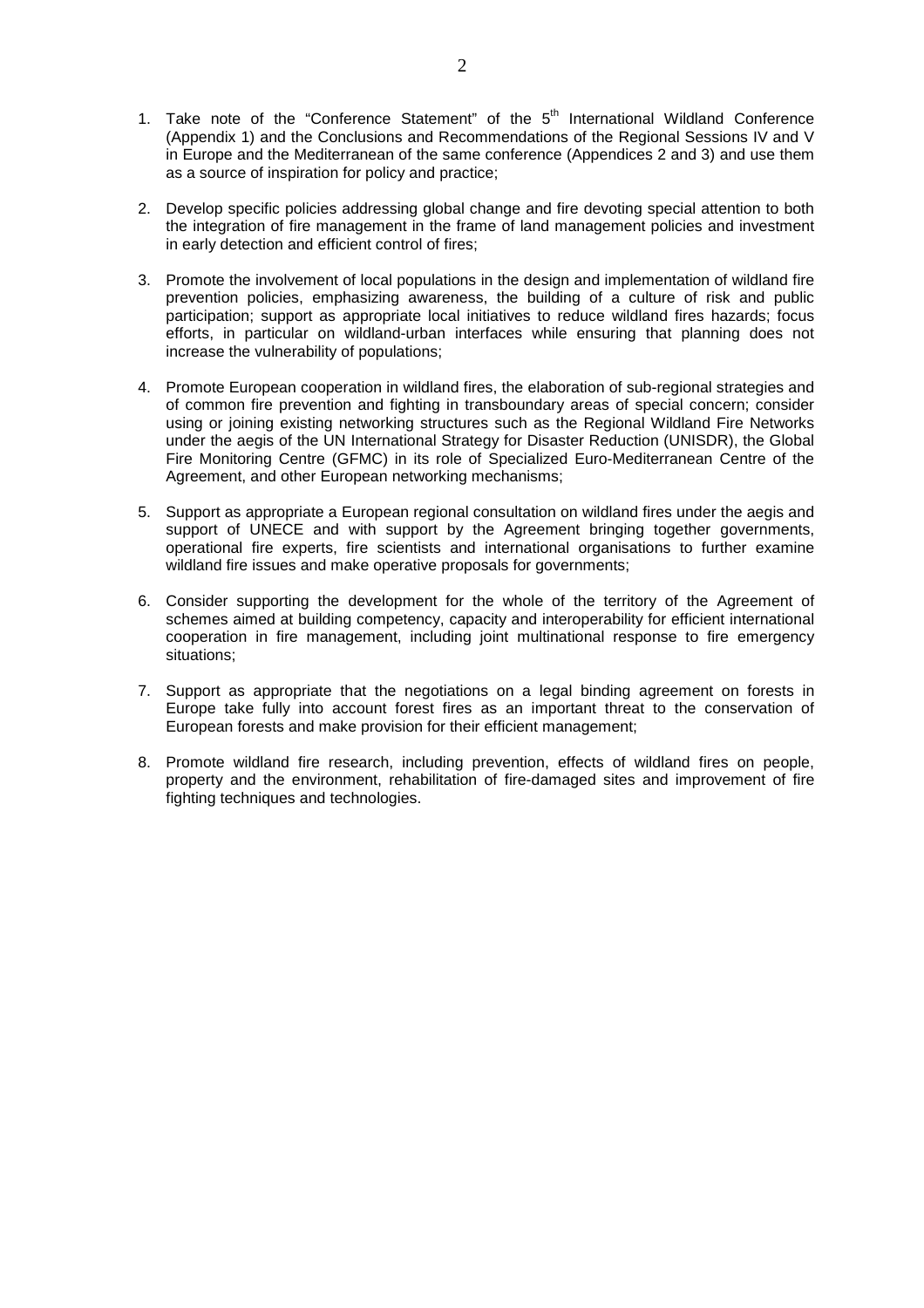## **5th International Wildland Fire Conference - 'Wildfire 2011'**  Sun City / Pilanesberg National Park, South Africa, 9-13 May 2011

#### **Conference Statement**

#### **Background and Rationale**

The 5th International Wildland Fire Conference 'Wildfire 2011' was held in Sun City / Pilanesberg National Park, South Africa, 9-13 May 2011. The conference was held under the auspices of the United Nations International Strategy for Disaster Reduction (UNISDR) and the Food and Agriculture Organization of the United Nations (FAO) in conjunction with the Third Session of the Global Platform for Disaster Risk Reduction in Geneva. The Secretary General of the United Nations, Mr. Ban Kimoon, conveyed an opening statement to the 500 delegates from 61 countries. He welcomed the efforts of fire specialists from around the world to develop a spirit of global cooperation in addressing the role of fire in the global environment and its impacts on society. The conference participants elaborated on both the need for the wise use of fire in sustainable management of natural and cultural ecosystems, and on the adverse effects of wildfires at local to global scales. They expressed strong concern at the escalation of wildfires across the globe, many unprecedented in the modern era for the severe impact on communities, the environment and the world economy. The conference participants acknowledged the benefits derived through collaboration in sharing information and researching new ways to tackle emerging issues. The conference participants, including the representatives of Regional Wildland Fire Networks and international thematic networks, concluded that efforts be strengthened in capacity building in wildland fire science and management, and that this can be fostered by international cooperation and sharing of expertise and resources.

#### **Recommendations**

The following recommendations are addressing common international concerns and reflect the consensus that priority has to be given to:

### Areas of concern

Rural and industrialized societies have altered the natural environment and fire regimes. Vice-versa, humans are becoming increasingly vulnerable to the consequences of wildfires. This is calling for:

- Increase of fire management efforts on terrain contaminated by radioactivity, unexploded ordnance, land mines and chemical deposits, notably in the regions affected by the nuclear fallout of the nuclear power plant failures in Chernobyl (1986) and Fukushima (2011)
- Increase of efforts on securing peat bog / wetland ecosystems that are subjected to drainage and climate-driven desiccation to become affected by fire
- Increase of effort to reduce unnecessary burning on croplands, fallow and other lands to reduce the negative impact of greenhouse gas and black carbon emissions on the regional, arctic and global environment
- Address the increasing vulnerability of society at the wildland-urban interface by wildfires
- Provide necessary awareness and means to protect human health and security from wildland fire smoke pollution

#### Peoples participation

Experience in the involvement of civil society in fire management through participatory approaches (community-based fire management) to successfully reduce wildfire hazards, and enhance productivity and stability of land and the environment, is calling for:

- Creation of operational environments where community decision-making and implementation balance traditional and contemporary fire management requirements
- Management of fire on its benefits, through controlled burning, to improve livelihoods and health of local populations, and reduce greenhouse gases over vast areas of the globe
- Promotion of establishment of volunteer groups to assist state authorities in rural fire management
- Convention of an international conference on community-based fire management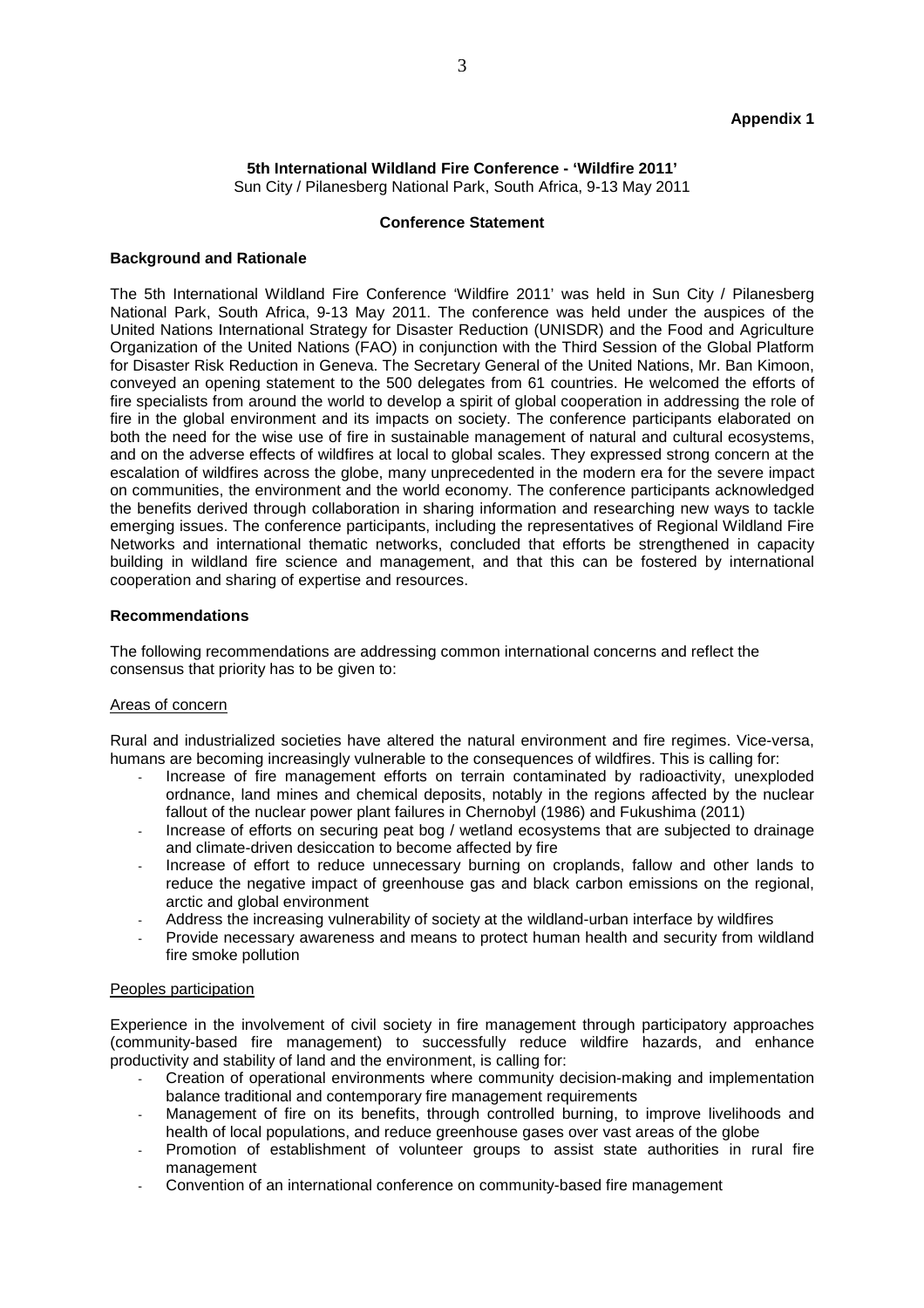## Common international principles

Considerable success has been made in applying advanced principles in fire management and promoting fire management tools adapted to local conditions. The need for widespread application of these principles in practice is calling for:

- Application of the Voluntary Guidelines for Fire Management (FAO, ITTO, WHO/UNEP)
- Translation of the International Wildland Fire Management Terminology to other languages
- Global adoption of the Incident Command System (ICS) for the management of incidents
- Integration of forest fire management principles and tools in the REDD+ scheme
- Application of methods and approaches in risk management decisions that as far as possible are common across the organization, jurisdictions and countries and reflect recognized contemporary best practice
- Acknowledgement that fire management is a fundamental element for consideration in all policy, legislation and practices related to land management planning and objectives

## Common international tools

Successful development of advanced technologies for wildland fire science and management, notably Satellite Earth Observation products, meteorological observations and forecasting, and climate modeling, is calling for systematic application in support to fire management:

- Development of fire weather and early warning systems at local to global levels
- Capacity Building in the use of fire satellite products
- Design and implementation of a global fire assessment (including fire regime assessment) and establishment of a constantly updated long term satellite fire record which is consistent, validated and endorsed by the Satellite Earth Observation community
- Support national reporting of area burned and emissions
- Support the establishment of regional fire monitoring centres

# International cooperation

Experience of a number of successful bilateral and multilateral agreements on cooperation in fire management is calling for:

- Promotion of bilateral and multilateral / regional agreements on cooperation in wildland fire management and mutual assistance in wildland fire emergencies
- Development of a proposal for a Global Agreement on Transboundary Cooperation in Fire Management
- Further involvement of the six FAO Regional Forestry Commissions and the National Platforms for Disaster Risk Reduction in the implementation of principles as laid down in the fire management guidelines and the "Hyogo Framework for Action 2005–2015: Building the Resilience of Nations and Communities to Disasters"

## Efficiency of sharing ground and aerial fire management resources

Mutual assistance on suppression operations demands protocols to dispatch ground and aerial resources and to set operational procedures based on technical criteria, standardization and harmonization of terminology, and training and certification of human resources. This is calling for:

- Country support the International Fire Aviation Working Group's project to identify appropriate standards and best-management practices on which to base the development of voluntary guidelines.

# Development of policies addressing global change and fire

In response to global change (interaction of climate change, socio-economic changes, and land- use change) and taking into account that global warming is a reality and will lead to an increasing occurrence and severity of wildland fires globally, and increasing impacts of society. Thus the following is recommended:

Development of adaptive fire policies and strategies for mitigation, adaptation and protection at national to international levels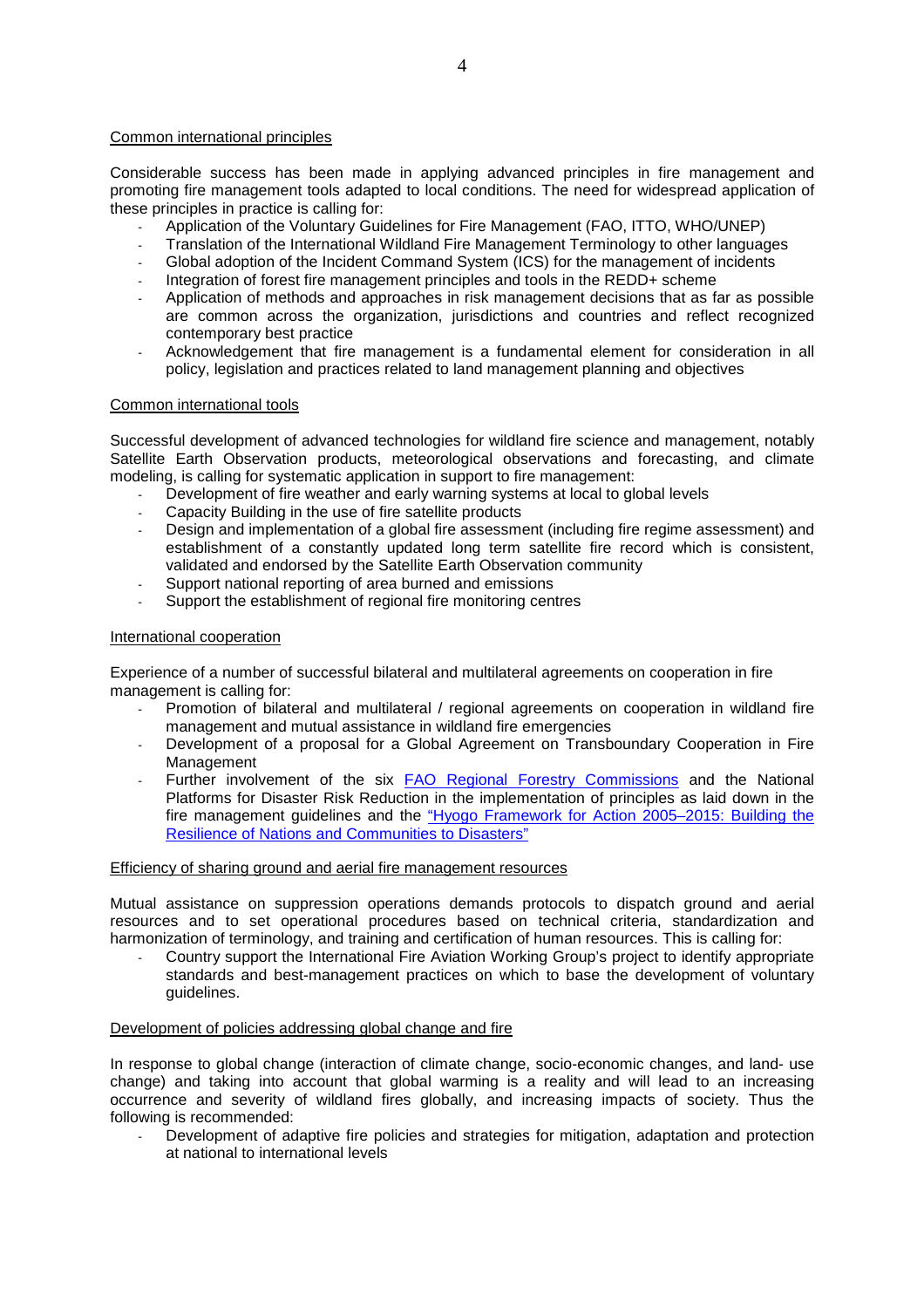- Integration of fire management in the frame of natural resources / land management at landscape level, including use of plant biomass as a renewable and sustainable source for energy production for wildfire hazard reduction
- Support of countries to conduct fire management assessments, formulate legal frameworks and strategies, build sustainable fire management capabilities and institutions, develop fire management plans and human resources

## Follow-up International Wildland Fire Conferences

In following up the 5th International Wildland Fire Conference, considering also the outcomes of the International Wildland Fire Summit (2003), it is recommended:

- That the regions organize Consultations, bringing together the operational fire experts and fire scientists be held globally, within the next 1-2 years, to further examine the fire issues resulting from population change and global warming
- That the 2nd International Wildland Fire "Summit" of operational fire experts and scientist, be held within the next 2 to 4 years under the auspices of the United Nations, with a view to developing recommendations for the United Nations, to address the global issues raised during this Conference's Regional Sessions
- That future wildland fire conferences consider expanding their audience beyond the fire management community

The conference participants thanked the organizers and hosts of the conference for bringing together the international community responsible for wildland fire science and management. The participants welcomed the offer of South Korea to host the 6th International Wildland Fire Conference in 2015.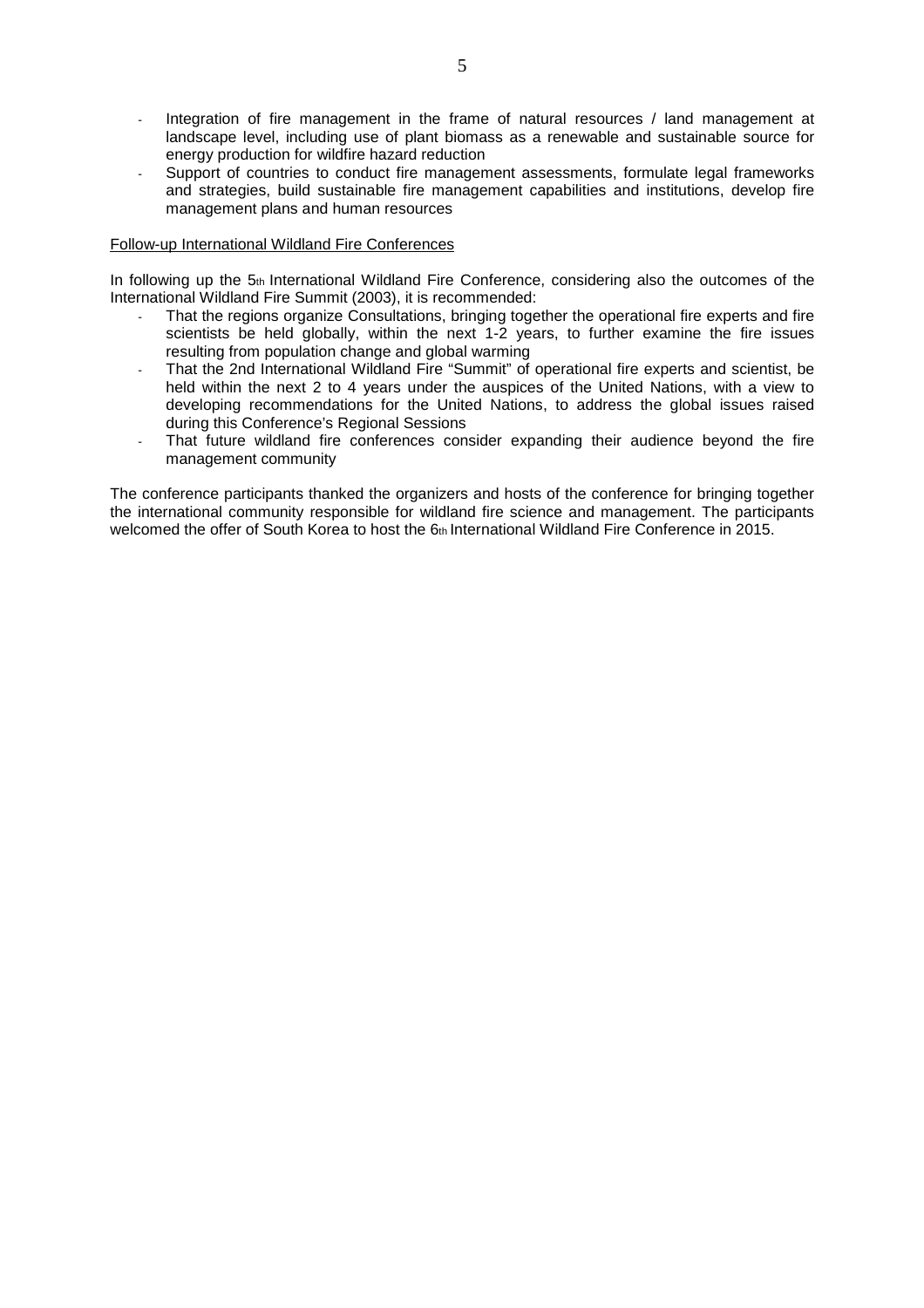### **Regional Session V:** Eurasia, Southeast Europe / Caucasus and Central Asia "Enhancing International Cooperation in Wildland Fire Management" 11 May 2011, 15:50 – 18:10

#### **Conclusions and Recommendations**

#### **Rationale**

Within the last decade temperate-boreal Eurasia has experienced several wildfire episodes that have resulted in severe environmental damages, high economic losses and considerable humanitarian problems. This has prompted the United Nations Economic Commission for Europe (UNECE), under which the UNISDR Regional Wildland Fire Networks of Eurasia, Southeast Europe / Caucasus and Central Asia are working, to address recent socio-economic, political and land-use changes, as well as climate change, that are affecting fire regimes of temperate-boreal Eurasia. The UNECE region, which is extending from Western Europe to Asia's Far East and spanning over more than 180 degrees longitude, is bearing a large variety of ecosystems and land-use systems. While specific causes and underlying reasons of extreme wildfires may be quite different throughout the region – there are many fire-related issues in common. For instance, in the Western Eurasian part of the region many neighboring countries are sharing similar natural, cultural and social conditions that are determining the occurrence and impacts of wildfires.

Besides changes that are evidently understood by the public there are hazards and risks that have been perceived only recently due to a better scientific understanding of the multiple impacts of fires, notably in the context of climate change and human health, but also with regards to an increasing vulnerability of society to direct and secondary effects of fire, e.g. fires burning at the interface of residential and industrial areas, or in terrain contaminated by industrial deposits or armed conflicts. Land-use change and heritages of former land use constitute a major driver of changing fire regimes in cultural landscapes of Eurasia.

In summary, policy makers of UNECE member states are confronted with the following facts and trends affecting occurrence and impacts of wildland fires in the region:

- Consequences of rural abandonment and urbanization on agriculture, pastoralism, forestry and thus on wildfire hazard;
- Rural exodus affecting availability of the rural work force, including availability of rural firefighters;
- Re-privatization of formerly nationalized forests resulting in vacuums of forest management and forest fire management in smallholder forest estates;
- Weakened governance over forestry and decreased fire management capabilities in many Eastern European and Central Asian countries as a consequence of the transition of national economies, resulting in uncontrolled or illegal forest use and increase of related wildfires;
- Increasing problems of wildfires affecting the perimeters of metropolitan areas, settlements and developments dispersedly located in wildlands;
- Concerns about the impacts of radiatively active trace gases and particle emissions from vegetation fires affecting the functioning of the atmosphere and of ecosystem, e.g. the consequences of the transport of fire-emitted black carbon to the arctic environment;
- Vulnerability of society to fire-generated air pollution, including new scientific insights in the impact of fire emissions on human health;
- Resulting needs for the development of standards for reducing gas and particle emissions from fossil fuel, biofuel and other open burning that are affecting human health;
- Resulting controversial views on the acceptance of prescribed burning as a source of pyrogenic pollutants;
- Secondary problems associated with wildfires, notable on territories contaminated by radioactivity and remnants from armed conflicts (e.g., unexploded ordnance, land mines, ranium-depleted ammunition);
- Consequences of climate change on cultural fire regimes and ecosystem vulnerability, e.g. transformation of former fire-excluded or -protected ecosystems or land-use systems such as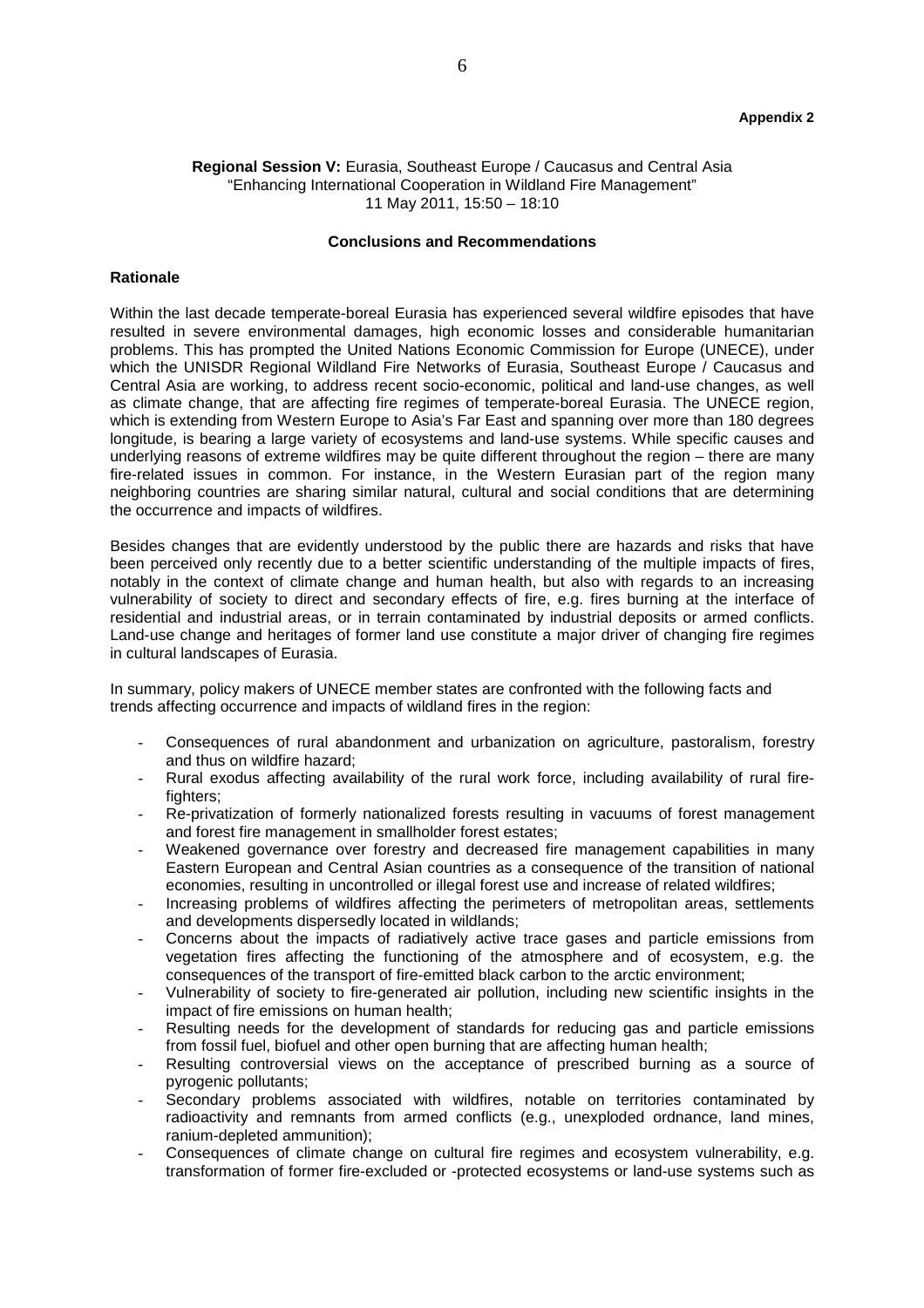eat bogs and other organic terrain, or high-altitude mountain ecosystems, such as in the European Alps.

There is an increasing perception by the public and by policy makers to review and adopt innovative integrated fire management solutions and to exploit of the results of successfully completed international fire research projects in Eurasia for developing adequate public policies affecting fire management and operational fire management.

These issues will be addressed in the planned / upcoming "UNECE/FAO Regional Forum on Crossboundary Fire Management", which will be organized by the UNECE/FAO Team of Specialists on Forest Fire through its Coordinator – the Global Fire Monitoring Centre (GFMC), Germany, and supported by the Council of Europe as a contribution to the "UN International Year of Forests".<sup>1</sup> The participants of the Regional Session are acknowledging and referring to ongoing and proposed initiatives that are addressing specific thematic issues. These initiatives should be supported by members of the Regional Wildland Fire Networks (Eurasia, SE Europe/Caucasus, Central Asia, Euro-Alpine), e.g.:

- Promotion of the application of prescribed fire in nature conservation, forestry and landscape management, with encouraging progress of countries cooperating under the "Eurasian Fire in Nature Conservation Network", the International Peatland Fire Network and similar initiatives;
- Exploitation of the results of successfully completed international fire research projects for developing adequate public policies affecting fire management and operational fire management, e.g. the latest accomplished multi-national "Fire Paradox" project, or the ongoing development of the multinational Alpine Forest Fire Warning System (ALPF FIRS);
- Introduction and further development of competency-based fire management training standards for achieving qualifications for fire fighters, foresters and land managers, e.g. the "EuroFire Competency Standards" (an initiative of the International Association of Fire and Rescue Services (CTIF) and GFMC to enhance fire management capabilities of the fire services);
- Application and further development of existing and development of new bilateral agreements on reciprocal transboundary assistance in wildfire emergencies all over the ECE region;
- Endeavour to enhance governance of UNECE member states to provide and receive assistance in wildfire (and other environmental) emergency situations by setting up standards, protocols and agreements, in cooperation with procedures evolving under the lead of the UNEP/OCHA Joint Environment Unit and the UN Advisory Group on Environmental Emergencies, e.g., the proposed creation of an Environmental Emergencies Centre (EEC);
- Follow up of the recommendations of regional groups, projects and programmes, or earlier regional conferences to enhance international cooperation in fire management in the UNECE region and adjoining regions, e.g. recommendations from projects supported by the Council of Europe through the Euro-Mediterranean Major Hazards Agreement (EUR-OPA), and the Environment and Security Initiative (ENVSEC) addressing wildland fire, human security and peace in the EECCA region; and the outcomes of the International Conference on Cross-Boundary Fire Management (Irkutsk, Russia, 2010) and the APEC Conference on Forest Fire Management and International Cooperation in Fire Emergencies of the Asia Pacific (Khabarovsk, Russia, 2010).

## **Recommendations**

Considering the active dialogue taking place in the UNECE Region the recommendations of the Regional Session do not intend to duplicate statements and thus concentrate on the following general and concrete recommendations:

# **General**

 $\overline{a}$ 

 $1$  "Regional Forum on Cross-boundary Fire Management" (United Nations Economic Commission for Europe – UNECE region), planned for the week 16-20 January 2012 (at the United Nations, Palais des Nations, Geneva) by the Global Fire Monitoring Center (GFMC) and the UNECE/FAO Team of Specialists on Forest Fire, and supported by the Council of Europe.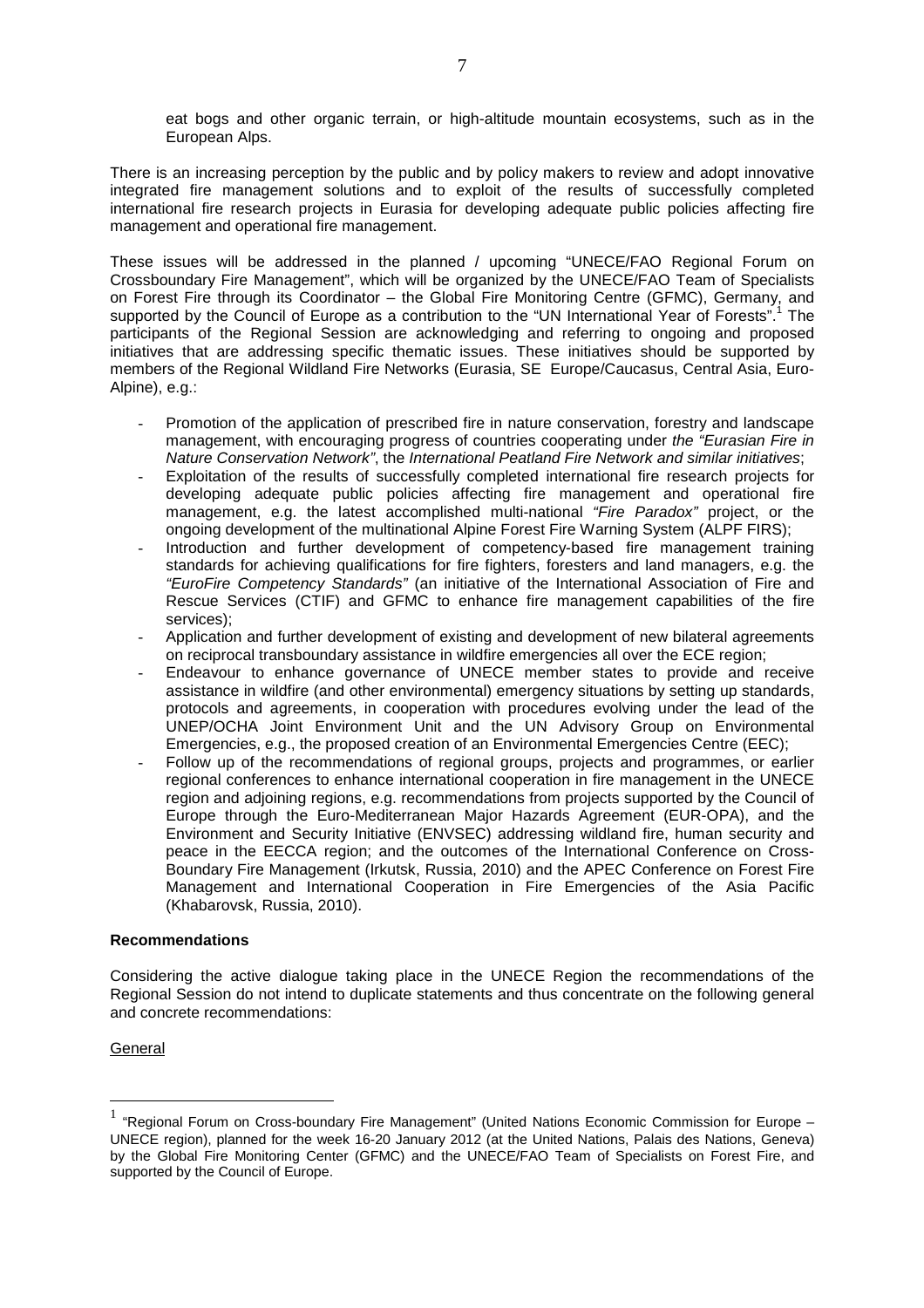Representatives of the regional networks and participants of the regional session underscore the need  $t^{\circ}$ 

- Enhance applied research on integrated fire management, notably on
	- Use of prescribed fire in forestry, conservation and landscape management
	- Development of adaptive fire policies and management in response to global change (climate change, socio-economic changes, and land-use change)
	- Integrate fire management in the frame of natural resources / land management, including use of plant biomass as a renewable and sustainable source for energy production
- Increase fire management efforts on terrain contaminated by radioactivity, unexploded ordnance, land mines and chemical deposits, notably in the regions affected by the nuclear fallout of the Chernobyl power plant failure in 1986.
- Increase efforts on securing peat bog / wetland ecosystems to become affected by fire
- Increase effort to reduce unnecessary burning on croplands, fallow and other lands to reduce the negative impact of greenhouse gas and black carbon emissions on the regional, arctic and global environment
- Development of capacities in rural fire management to address possible vacuums concerning the responsibility and capabilities for fire management in the agricultural / rural domain
- Promote the establishment of volunteer groups to assist state authorities in fire management and to take over responsibilities at community level
- Support nations and the established Regional SE Europe / Caucasus Fire Monitoring Centre and upcoming regional or sub-regional centres with Earth Observation data

## Specific

Encouraged by ongoing processes and commitments by national bodies and international organizations:

- By welcoming the initiative of the government of Turkey to open its Fire Management Training Centre in Antalya for regional training its is recommended to the UNECE member states and international organizations to support this effort by financial means and active participation in integrated fire management training courses (including fire prevention, community involvement, ground and aerial firefighting) at regional level
- By acknowledging und building on the recommendations of the Irkutsk and Khabarovsk conferences on transboundary cooperation in fire management (2010) and the recommendations of the 5th International Wildland Fire it is recommended that UNECE member states and representatives actively participate in the preparation of the "UNECE/FAO Regional Forum on Cross-boundary Fire Management" (2012) aimed at developing a proposal for a regional agreement on cooperation in wildland fire management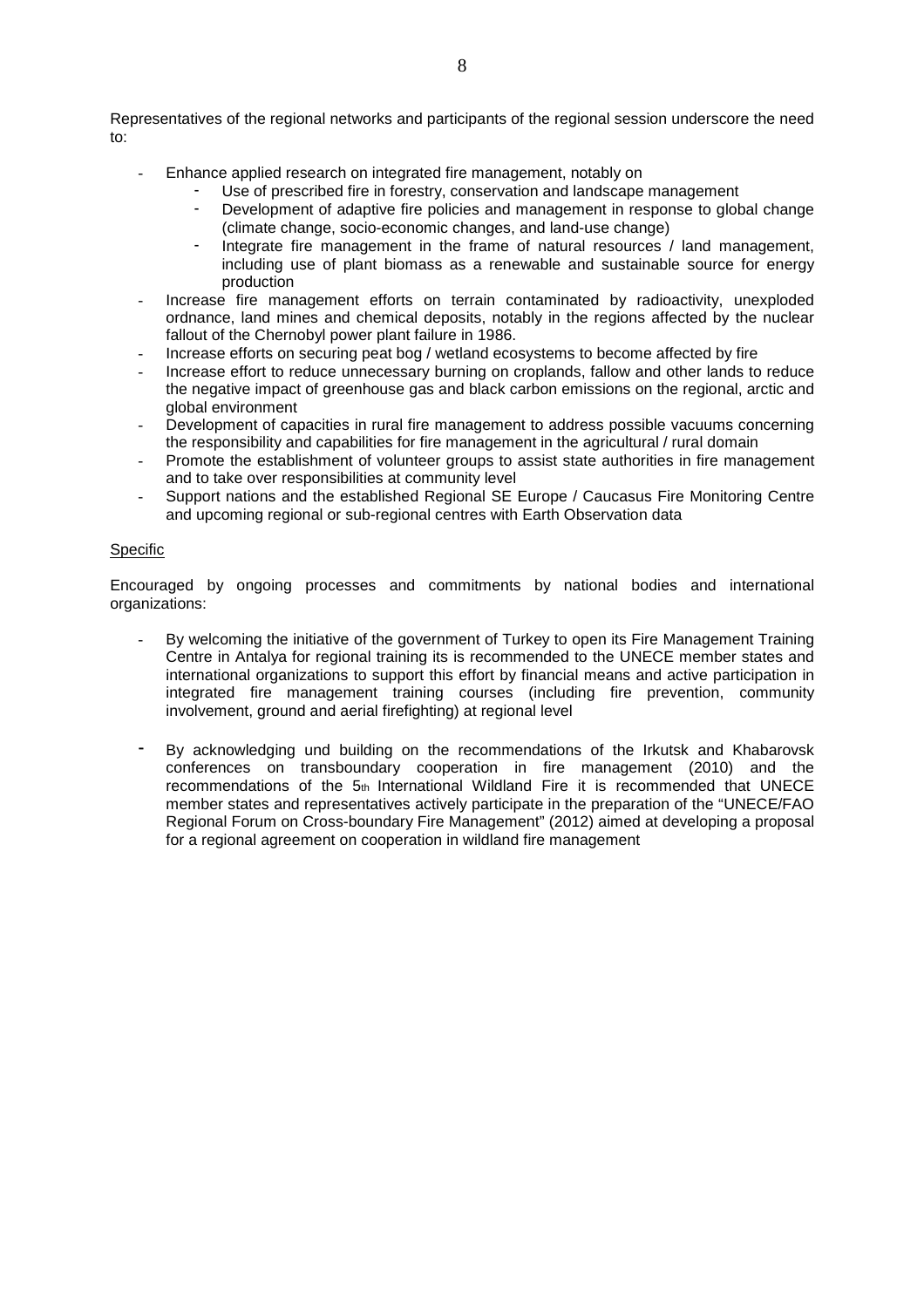# **Appendix 3**

## **Regional Session IV:** European EFFIS Network, Mediterranean Network (Silva Mediterranea Forest Fire Working Group), Near East (NENFIRE), Sub-Regional Euro-Alpine Network 11 May 2011, 15:50 – 18:00

#### **Conclusions and Recommendations**

## **Introduction**

Wildfires are a social, economic, and environmental issue more and more frequently tackled by technical and scientific world, taking into account the new climatic scenarios that point out the increase of burnt areas and the rise in the frequency, intensity and severity of wildfires. Wildfires destroy the protective functions of the forests and can lead to increased soil erosion, reduced water retention, rock-fall, and biodiversity loss.

In the last years several events regarding wildfires have taken place where it has been highlighted the raising concern, especially in the Mediterranean Basin. Several conclusions and recommendations have been pointed out as result of these events. The main ones have been the following:

- IV International Wildland Fire Conference, Sevilla, Spain, May 2007
- Workshop on Forest Fires in the Mediterranean Region: prevention and regional cooperation, Sabaudia, Italy, 2008
- Regional Workshop on Forest Fires in the Near-East, Latakia, Syria, 2009
- Workshop on the Assessment of Forest Fire Risks and Innovative Strategies for Fire Prevention, Rhodes, Greece, May 2010
- Council Conclusions on prevention of forest fires in the European Union
- II Mediterranean Forest Week, Avignon, France, April 2011
- ALPFFIRS INTERREG project general meeting, May 2011

The objectives of the Regional session are to discuss preventive measures for the regions, to discuss opportunities to improve the international cooperation and identify opportunities for further collaboration.

# **2. Determining factors**

The main key factors related to wildfires its causes and consequences have been highlighted in the documents resulting from the previously mention events:

## **SOCIO-DEMOGRAPHIC FACTORS**

- Abandonment of rural lands and rural activities, aging of rural population
- Intense urbanization of societies and population concentrated in coastal areas and some builtin urban areas inland
- Increased population from tourism
- Rapidly expanding of wildland urban interface

#### **ECONOMIC FACTORS**

Low economic value and profitability of Forests. Social and economic expenditures of dealing with the sprouted fires and post-fire restoration are not in accordance with a sustainable development.

## **ECOLOGICAL AND ENVIRONMENTAL FACTORS**

- Changing conditions in many European rural areas, changes in land uses and production models, increasing fire risk
- Climate change influence wildfires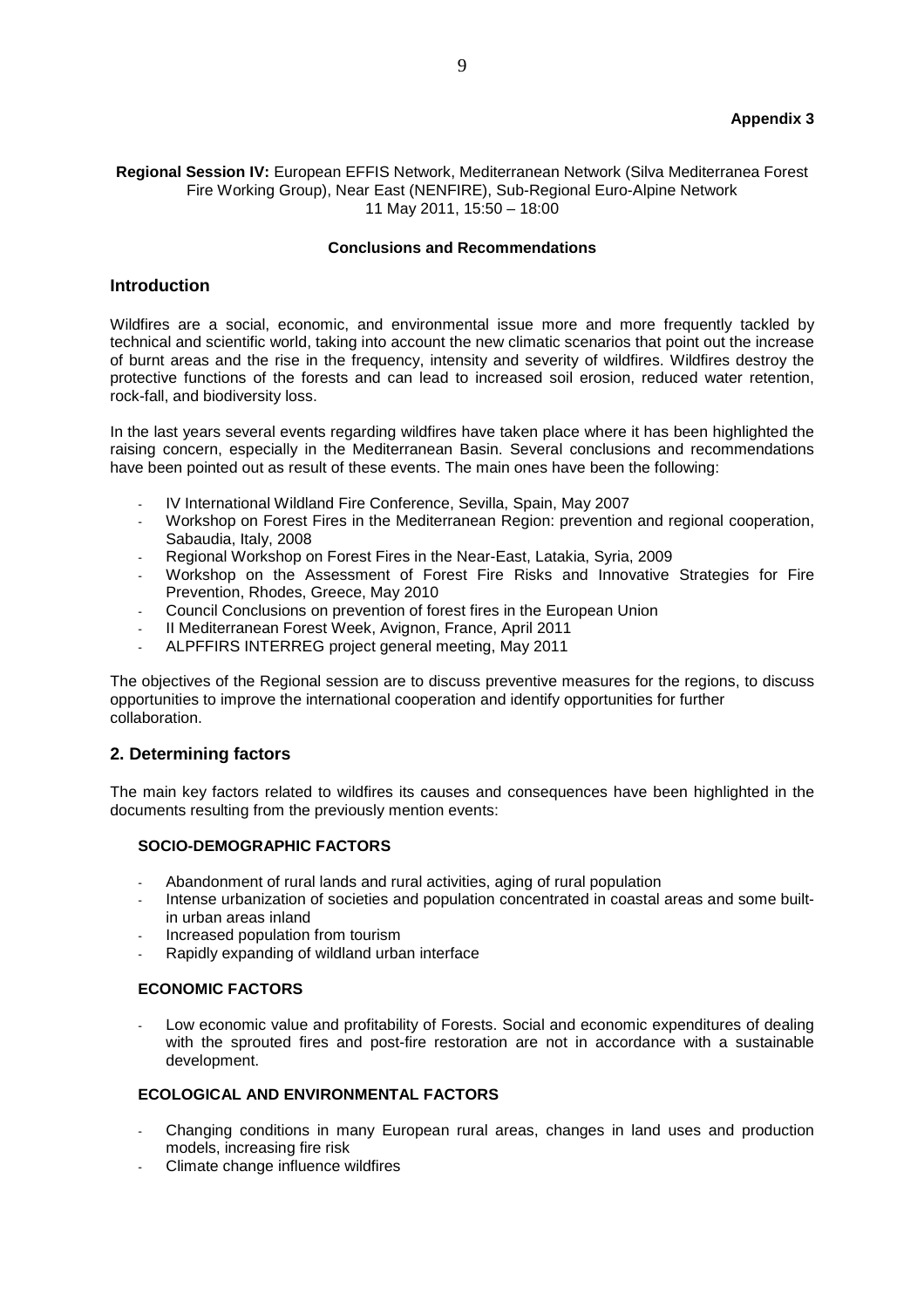- Different meteorological gradients cause regional fire weather situations periods of higher temperature and longer drought
- Fire-dependent character of Mediterranean ecosystems which demand for its management technical use of fire as prescribed burnings.

## **SCIENTIFIC FACTORS**

Scientific research sometimes disconnected from management.

## **POLITICAL FACTORS**

- Political decisions not made based in long term integral programs.
- Not enough transparency on wildfire management by public administrations, no data on investments made to protect forest fires and forest policies
- Defence against wildfires policy not enough coordinated with urban and rural policy
- Not enough fire land management, wildfire education and awareness to society.

## **3. International cooperation**

Due to the transboundary nature of wildfires, the planning for their prevention should be addressed from a regional perspective. The "Green Paper on Forest Protection and Forest Information in the European Union" notes, significant prevention efforts made by the European Union and its member states have been focused on training, investigation, awareness and structural prevention. However, these efforts need to be intensified to deal with the consequences of climate change, as the Avignon Prevention Position Paper has pointed out.

Due to the existence of several international networks working at international level they should combine and coordinate efforts to prevent and fight wildfires using synergies between networks.

Inter-sectoral cooperation and coordination between fire fighting agencies and environmental services is needed.

Mutual assistance on suppression operations demands protocols to dispatch resources and to set operational procedures based on technical criteria, standardization and harmonisation of terminology and training.

# **4. Conclusions and recommendations**

# **FIRE PREVENTION**

- 1. Of special priority is the prevention of wildfires caused by socio-economic changes in the land use, traditional practices of burning for agricultural and farming purposes and wildland-urban interface fires.
- 2. Local population must be involved in the design and establishment of forest fire prevention policies, as they are primary players in making effective prevention.
- 3. Wildfire prevention strategies should be integrated in national and regional sustainable environmental policies. Forest policies should pursue optimizing social welfare including
- 1. payment for ecosystems services.
- 4. Forest fire related policies should consider landscape approach taking into account different land uses. These must be coordinated with urban, rural and agricultural policies and take into account adverse effects due to climate change.
- 5. Prevention needs a continuous management that integrates among many other activities fuel treatment, silvicultural measures and prescribed burning planning.
- 6. Wildland -urban interface fires require specific preventive measures as specific legislation at local level.
- 7. Appropriate knowledge of fire risk and strategic planning of fuel treatment are key factors to decrease impacts of wildfires.
- 8. Adaptation strategies for forest management should be worked out to reduce the vulnerability of forest ecosystems against extreme wildfires.